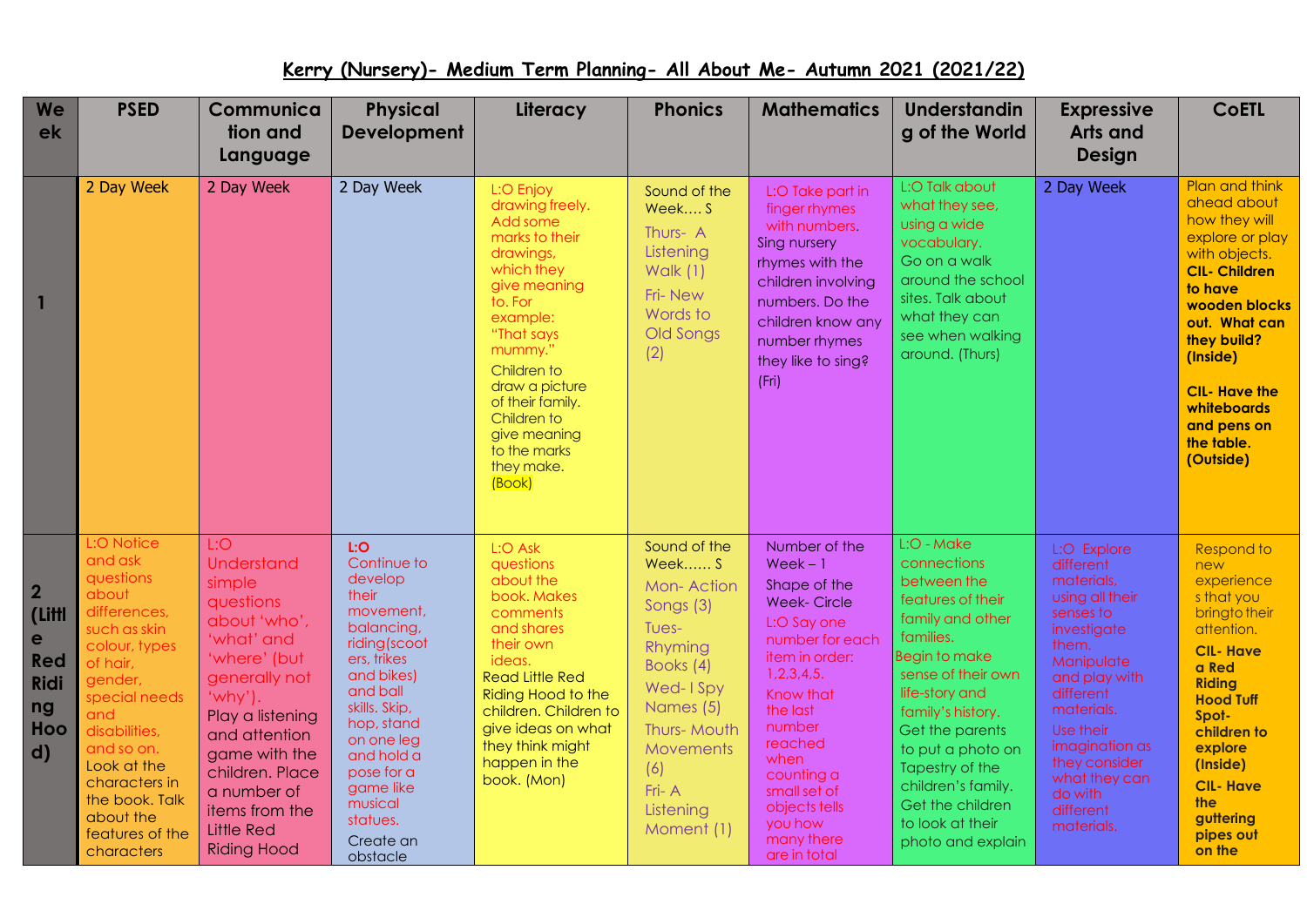|                                                                                                  | and the<br>children.<br>(Tues)                                                                                                                                                                                                                                                | story on a tray<br>and cover with<br>a blanket. Ask<br>the children to<br>guess how<br>many are<br>there, then<br>double-check<br>by counting.<br>Remove one<br>of the objects.<br>Can they say<br>which one has<br>been removed<br>(Wed)                                                                                                                                                                              | course<br>around an<br>outside<br>area for the<br>children to<br>use on their<br>journey to<br>Grandma's<br>house.<br>(Thurs)                                                                                             |                                                                                                                                                                                                                                                                                                                     |                                                                                                                                                                                                                     | ('cardinal<br>principle').<br>Count in everyday<br>contexts,<br>sometimes<br>skipping numbers -<br>$1 - 2 - 3 - 5.$<br>Make a basket full<br>of food for<br>Grandma.<br>Children to count<br>the objects they<br>have put in.<br>(Book)                                                                                                                                                                 | the special time.<br>(Fri)                                                                                                                                                                                                                                                                                        | Make simple<br>models which<br>express their ideas.<br>Children to make<br>salt dough food.<br>(Home)                                                                                                                                  | water tray.<br><b>Children to</b><br>explore<br>what<br>happens<br>as they<br>tip water<br>down<br>them.<br>(Outside)                                                                                                                                                                                                                                                                                                                                                                                            |
|--------------------------------------------------------------------------------------------------|-------------------------------------------------------------------------------------------------------------------------------------------------------------------------------------------------------------------------------------------------------------------------------|------------------------------------------------------------------------------------------------------------------------------------------------------------------------------------------------------------------------------------------------------------------------------------------------------------------------------------------------------------------------------------------------------------------------|---------------------------------------------------------------------------------------------------------------------------------------------------------------------------------------------------------------------------|---------------------------------------------------------------------------------------------------------------------------------------------------------------------------------------------------------------------------------------------------------------------------------------------------------------------|---------------------------------------------------------------------------------------------------------------------------------------------------------------------------------------------------------------------|---------------------------------------------------------------------------------------------------------------------------------------------------------------------------------------------------------------------------------------------------------------------------------------------------------------------------------------------------------------------------------------------------------|-------------------------------------------------------------------------------------------------------------------------------------------------------------------------------------------------------------------------------------------------------------------------------------------------------------------|----------------------------------------------------------------------------------------------------------------------------------------------------------------------------------------------------------------------------------------|------------------------------------------------------------------------------------------------------------------------------------------------------------------------------------------------------------------------------------------------------------------------------------------------------------------------------------------------------------------------------------------------------------------------------------------------------------------------------------------------------------------|
| $\overline{\mathbf{3}}$<br>(Littl<br>e<br><b>Red</b><br><b>Ridi</b><br>ng<br>Hoo<br>$\mathbf{d}$ | L:O Are talking<br>about their<br>feelings in<br>more<br>elaborated<br>ways: "I'm sad<br>because" or<br>'I love it when<br>Children to use<br>the characters<br>in the story to<br>say how they<br>are feeling.<br>What makes<br>the children<br>scared, happy,<br>sad? (Mon) | L:O<br><b>Understand</b><br>and act on<br>longer<br>sentences like<br>'make teddy<br>jump' or<br>'find your<br>coat'.<br>L:O<br>Understand<br>a question<br><b>or</b><br>instruction<br>that has<br>two parts,<br>such as<br>"Get your<br>coat and<br>wait at the<br>door".<br><b>Little Red Riding</b><br>Hood has been<br>in the class and<br>has lost the<br>food for<br>grandma. Can<br>the children<br>follow the | L:O Use a<br>comfortable<br>grip with<br>good<br>control<br>when<br>holding pens<br>and pencils.<br>L:O Show a<br>preference<br>for a<br>dominant<br>hand.<br>Children to<br>trace over<br>their names<br>( <b>Book</b> ) | L:O Enjoy sharing<br>books with an<br>adult.<br>Pay attention and<br>responds to the<br>pictures or the<br>words.<br>Repeat words and<br>phrases from<br>familiar stories.<br>Have some of the<br>pictures from the<br>story. Can the<br>children<br>remember what<br>happened and<br>order the pictures?<br>(Tues) | Sound of the<br>Week  A<br>Mon-Which<br>Instrument?<br>(2)<br><b>Tues-Listen to</b><br>the Music (3)<br>Wed-<br>Learning<br>songs and<br>rhymes (4)<br><b>Thurs-Sounds</b><br>around (5)<br>Fri-Voice<br>Sounds (6) | Number of the<br>week-2<br>Shape of the<br>week-Square<br>L:O Compare<br>amounts, saying<br>'lots', 'more' or<br>'same'.<br>Counting-like<br>behaviour, such<br>as making<br>sounds, pointing<br>or saying some<br>numbers in<br>sequence.<br><b>Have fruit bowls</b><br>and fruit ready.<br>Split the fruit<br>randomly.<br>Children to count<br>the fruit pieces<br>and compare the<br>amounts. (Wed) | L:O Use all their<br>senses in hands-<br>on exploration of<br>natural materials.<br><b>Explore</b><br>collections of<br>materials with<br>similar and/or<br>different<br>properties<br>Using the loose<br>parts and natural<br>materials found in<br>the outside are,<br>children to create<br>a picture. (Thurs) | L:O Explore<br>different<br>materials,<br>using all their<br>senses to<br>investigate<br>them.<br>Manipulate<br>and play with<br>different<br>materials.<br>Using junk<br>modelling children<br>to build<br>Grandma's house.<br>(Home) | Guide their<br>own thinking<br>and actions by<br>talking to<br>themselves<br>while playing.<br>For example, a<br>child doing a<br>jigsaw might<br>whisper under<br>their breath:<br>"Where does<br>that one $go? -$<br>I need to find<br>the big horse<br>next."<br><b>CIL- Children to</b><br>have a<br>selection of<br>small world toys<br>out to play with.<br>(train track,<br>people who<br>help us) (Inside)<br><b>CIL-Problem</b><br><b>Solving</b><br>activities to be<br>set out for the<br>children to |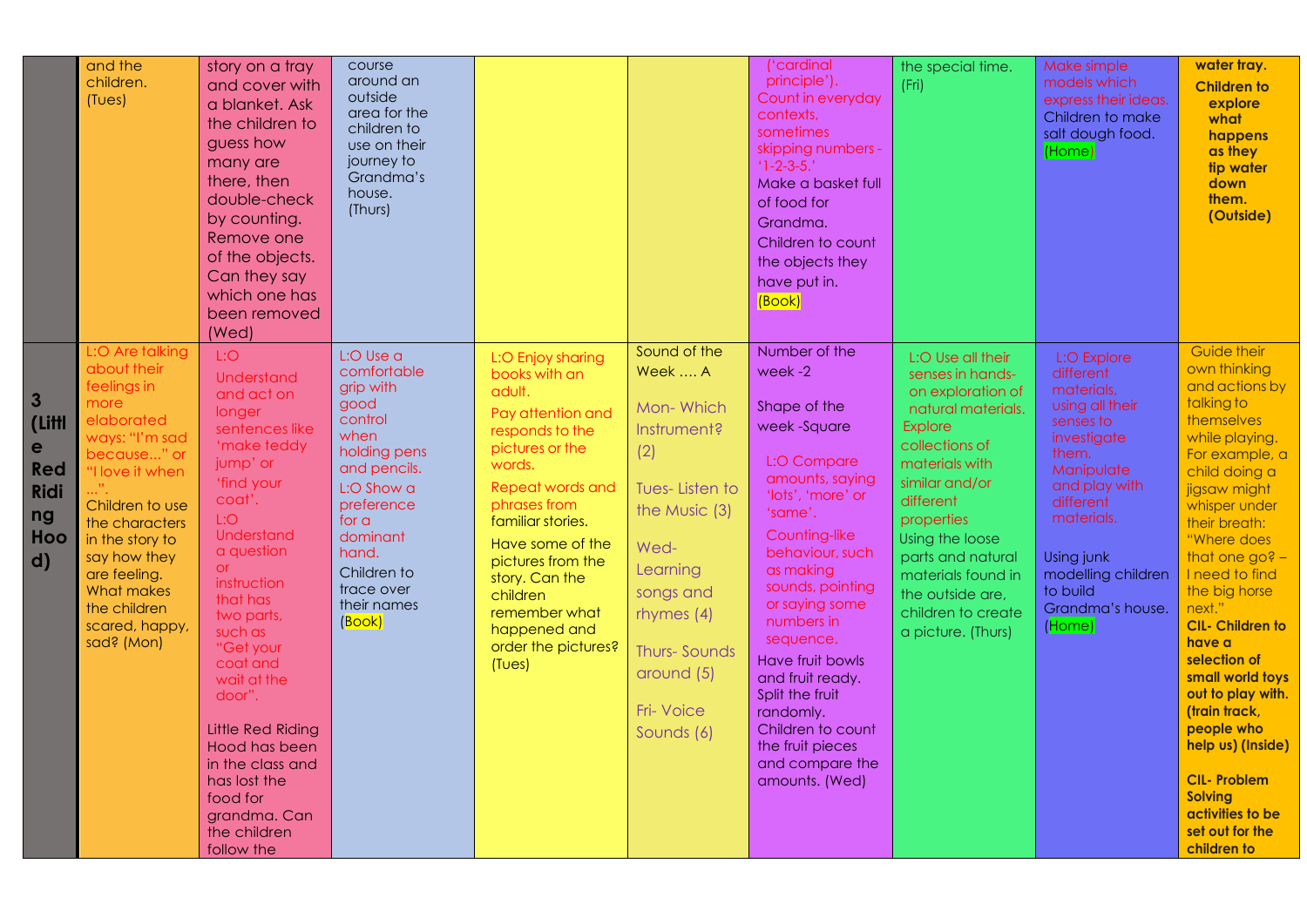|                                                     |                                                                         | questions and<br>instructions to<br>find them? (Fri)                          |                                                                                                                                                                                                                                                                                                                                   |                                                                     |                                                                                                                                                                                              |                                                                                                                                                                                                                                                                                                                                                                                                                                                                                                                                                             |                                                                                                                                                                                                                                                                                                                                                                                                                             |                                                                                                                                                                                                                                                                      | explore and<br>figure out.<br>(Outside)                                                                                                                                                                                                                                                                                                                                                                                                                            |
|-----------------------------------------------------|-------------------------------------------------------------------------|-------------------------------------------------------------------------------|-----------------------------------------------------------------------------------------------------------------------------------------------------------------------------------------------------------------------------------------------------------------------------------------------------------------------------------|---------------------------------------------------------------------|----------------------------------------------------------------------------------------------------------------------------------------------------------------------------------------------|-------------------------------------------------------------------------------------------------------------------------------------------------------------------------------------------------------------------------------------------------------------------------------------------------------------------------------------------------------------------------------------------------------------------------------------------------------------------------------------------------------------------------------------------------------------|-----------------------------------------------------------------------------------------------------------------------------------------------------------------------------------------------------------------------------------------------------------------------------------------------------------------------------------------------------------------------------------------------------------------------------|----------------------------------------------------------------------------------------------------------------------------------------------------------------------------------------------------------------------------------------------------------------------|--------------------------------------------------------------------------------------------------------------------------------------------------------------------------------------------------------------------------------------------------------------------------------------------------------------------------------------------------------------------------------------------------------------------------------------------------------------------|
| $\vert$ 4<br>$ $ (All<br>Abo<br>$\mathsf{u}$<br>Me) | <b>Baselines/</b><br>Speech and<br>language<br>screening. (All<br>Week) | <b>Baselines/</b><br>Speech and<br>Language<br><b>Screening (All</b><br>Week) | L:O Be<br>increasingly<br>independent<br>in meeting<br>their own<br>care needs,<br>e.g. brushing<br>teeth, using<br>the toilet,<br>washing and<br>drying their<br>hands<br>thoroughly.<br>$(3-4)$<br>Talk about good<br>teeth brushing.<br>Children to use<br>their fingers as a<br>toothbrush and<br>brush their teeth<br>(Tues) | <b>Baselines/Speech</b><br>and language<br>screening. (All<br>Week) | Sound of the<br>Week - 'T''<br>Mon-Drum<br>Outdoors (1)<br><b>Tues-Adjust</b><br>the Volume<br>(2)<br>Wed-Roly<br>Poly (3)<br>Thurs-Listen<br>to the Beat<br>(4)<br>Fri-Making<br>Aliens (5) | Number of the<br>Week-3<br>Shape of the<br><b>Week-Triangle</b><br>L;O Talk about<br>and explore 2D<br>and 3D shapes<br>(for example,<br>circles, rectangles,<br>triangles and<br>cuboids) using<br>informal and<br>mathematical<br>language: 'sides',<br>'corners';<br>'straight', 'flat',<br>'round'. $(3-4)$<br><b>Build with a range</b><br>of resources<br>Notice patterns<br>and arrange<br>things in patterns.<br>$(Birth -3)$<br>Provide children<br>with a range of 2D<br>shapes. Can they<br>use them to build<br>a picture of a<br>person? (Wed) | L:O Explore and<br>respond to<br>different natural<br>phenomena in<br>their setting and<br>on trips. (Birth-3)<br>Talk about the<br>differences<br>between<br>materials and<br>changes they<br>notice. (3-4)<br>Go outside with a<br>large piece of<br>paper. Children to<br>find materials in<br>the area and stick<br>them on. Can<br>they tell us about<br>the materials they<br>find (soft, hard<br>spikey etc) (Thurs) | L:O Remember<br>and sing entire<br>songs. (3-4)<br>Enjoy and take<br>part in action<br>songs, such as<br>'Twinkle, Twinkle<br>Little Star'. (Birth-<br>3)<br>Children to sing<br>action songs,<br>(Head shoulder<br>knees and toes,<br>the hokey cokey<br>etc) (Fri) | Make<br>independent<br>choices. Do<br>things<br>independently<br>that they have<br>been<br>previously<br>taught.<br><b>CIL- Have set</b><br>up in a<br>challenge<br>area a<br>toothbrushing<br>station.<br><b>Children can</b><br>practise how<br>they brush their<br>teeth. (Inside)<br><b>CIL-Provide</b><br>large pieces of<br>paper and PVA<br>glue. Children<br>to create their<br>own picture<br>using the<br>materials<br>found in<br>nursery.<br>(Outside) |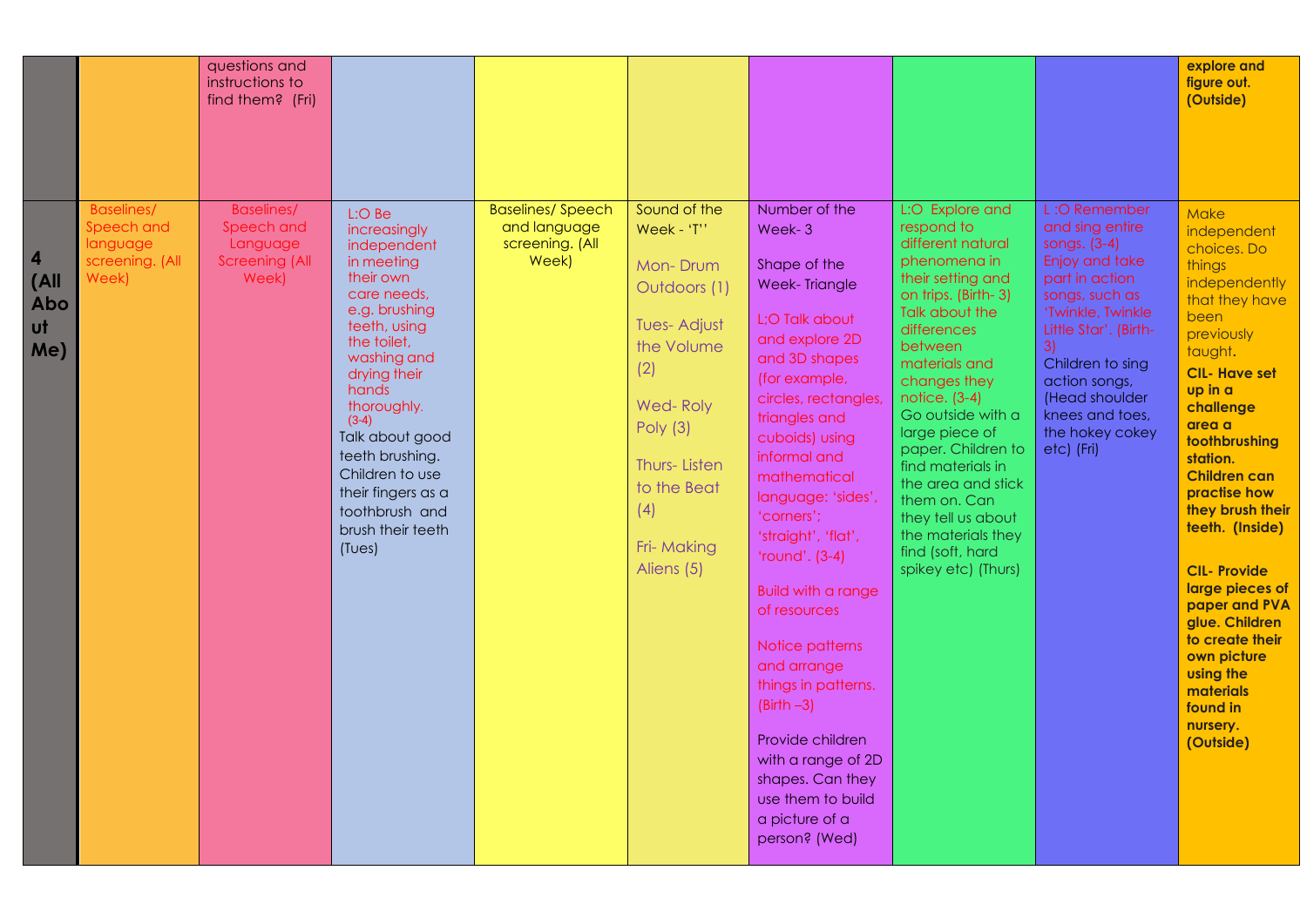| 5<br>(A)<br><b>Abo</b><br>ut<br>Me)      | Begin to show<br>'effortful<br>control'. For<br>example,<br>waiting for a<br>turn and<br>resisting the<br>strong impulse<br>to grab what<br>they want or<br>push their way<br>to the front.<br>Develop<br>friendships with<br>other children.<br>$(Birth-3)$<br>Circle time-<br>Children to say<br>something to<br>the rest of the<br>class<br>something<br>they like.<br>Children to<br>make a hand<br>print on a<br>piece of<br>paper. Adults<br>to scribe what<br>they say.<br>(Thurs) | Understand<br>simple<br>instructions like<br>"give to<br>mummy" or<br>"stop".<br>Recognise and<br>point to objects<br>if asked about<br>them.<br>Listen to other<br>people's talk<br>with interest, but<br>can easily be<br>distracted by<br>other things.<br>$(Birth-3)$<br>Hunting game-<br>label 3<br>pots/bags with<br>different<br>objects (toys,<br>clothes, food)<br>children to go<br>and find these<br>objects. Talk<br>about what<br>they have<br>found. (Mon) | Develop<br>manipulation and<br>control.<br><b>Explore different</b><br>materials and<br>tools.<br>Use large and<br>small motor skills to<br>do things<br>independently, for<br>example manage<br>buttons and zips,<br>and pour drinks.<br>$(Birth-3)$<br>Children to have<br>a supply of fine<br>motor activities.<br>Have a large<br>piece of paper<br>can they draw big<br>circles/small<br>circles. (Wed) | Parent<br>Workshop-<br>'The Gruffalo'<br><b>Bread making</b><br>Paper chain<br>snakes<br>Gruffalo<br>headbands                                                                                                                    | Sound of the<br>Week 'P'<br>Mon-Making<br>Trumpets (6)<br>Tues-Teddy is<br>lost in the<br>Jungle (1)<br>Wed-<br>Grandmother's<br>Footsteps (2)<br><b>Thurs-Follow</b><br>the Sound (3)<br>Fri-Our<br>Favourite<br>Rhymes (4) | Number of the<br>Week-4<br>Shape of the<br><b>Week-Rectangle</b><br>Compare sizes,<br>weights etc. using<br>gesture and<br>language -<br>'bigger/<br>little/smaller',<br>'high/low', 'tall',<br>'heavy'. (Birht-3)<br>Select some<br>toys/objects from<br>the class. Can the<br>children say which<br>is bigger/smaller.<br>Challenge-Which<br>one is<br>heavier/lighter.<br>(Tues) | Know that there<br>are different<br>countries in the<br>world and talk<br>about the<br>differences they<br>have experienced<br>or seen in photos.<br>$(Birth-3)$<br>Talk about that<br>some children<br>aren't from the<br>UK. Look at the<br>world and see<br>there are lots of<br>different countries.<br>(Fri) | <b>Notice</b><br>patterns<br>with strong<br>contrasts<br>and be<br>attracted by<br>patterns<br>resembling<br>the human<br>face. (Birth-<br>3)<br>[Book]<br>Children to paint<br>themselves                                             | Sort materials<br>for example, at<br>tidy up time<br>children know<br>to sort different<br>construction<br>materials in<br>separate<br><b>baskets</b><br><b>CIL- Children</b><br>to have a<br>sorting activity<br>out.<br><b>CIL- Floating</b><br>and sinking in<br>the water tray.<br>(Outside) |
|------------------------------------------|-------------------------------------------------------------------------------------------------------------------------------------------------------------------------------------------------------------------------------------------------------------------------------------------------------------------------------------------------------------------------------------------------------------------------------------------------------------------------------------------|--------------------------------------------------------------------------------------------------------------------------------------------------------------------------------------------------------------------------------------------------------------------------------------------------------------------------------------------------------------------------------------------------------------------------------------------------------------------------|--------------------------------------------------------------------------------------------------------------------------------------------------------------------------------------------------------------------------------------------------------------------------------------------------------------------------------------------------------------------------------------------------------------|-----------------------------------------------------------------------------------------------------------------------------------------------------------------------------------------------------------------------------------|------------------------------------------------------------------------------------------------------------------------------------------------------------------------------------------------------------------------------|-------------------------------------------------------------------------------------------------------------------------------------------------------------------------------------------------------------------------------------------------------------------------------------------------------------------------------------------------------------------------------------|-------------------------------------------------------------------------------------------------------------------------------------------------------------------------------------------------------------------------------------------------------------------------------------------------------------------|----------------------------------------------------------------------------------------------------------------------------------------------------------------------------------------------------------------------------------------|--------------------------------------------------------------------------------------------------------------------------------------------------------------------------------------------------------------------------------------------------------------------------------------------------|
| $\boldsymbol{6}$<br>(The<br>Gruf<br>falo | Talk about their<br>feelings using<br>words like<br>'happy', 'sad'<br>'angry' or<br>'worried'. (3-4)<br>Feel strong<br>enough to<br>express a<br>range of<br>emotions<br><b>Be</b><br>increasingly                                                                                                                                                                                                                                                                                        | <b>Identify familiar</b><br>objects and<br>properties for<br>practitioners<br>when they are<br>described. For<br>example:<br>'Katie's coat',<br>'blue car', 'shiny<br>apple'.<br><b>Understand and</b><br>act on longer<br>sentences like                                                                                                                                                                                                                                | <b>Match their</b><br>developing<br>physical skills to<br>tasks and activities<br>in the setting. For<br>example, they<br>decide whether<br>to crawl, walk or<br>run across a<br>plank, depending<br>on its length and<br>width. (3-4)                                                                                                                                                                       | Have favourite<br>books and seeks<br>them out, to<br>share with an<br>adult, with<br>another child, or<br>to look at alone.<br>Repeat words and<br>phrases from<br>familiar stories.<br>Ask questions<br>about the<br>book. Makes | Sound of the<br>Week 'i.'<br>Mon-Digging<br>for Treasure (5)<br><b>Tues-Metal</b><br><b>Mike (6)</b><br>Wed-Sound<br>Lotto (1)                                                                                               | Number of the<br>Week-5<br>Shape of the<br><b>Week-Oval</b><br>Climb and<br>squeezing selves<br>into different<br>types of spaces.<br>$(Birth-3)$<br>Recite numbers<br>past 5. (3-4)                                                                                                                                                                                                | <b>Explore natural</b><br>materials, indoors<br>and outside.<br><b>Begin to</b><br>understand the<br>need to respect<br>and care for the<br>natural<br>environment and<br>all living things. (3-<br>4)<br>Go into the forest                                                                                      | Play instruments<br>with increasing<br>control to express<br>their feelings and<br>ideas. (3-4)<br>Have the<br>instruments out.<br>Can the children<br>play them quietly<br>like the mouse,<br>shake them like a<br>snake, loudly like | <b>Begin to</b><br>predict<br>sequences<br>because they<br>know routines.<br>For example,<br>they may<br>anticipate<br>lunch when<br>they see the<br>table being set,<br>or get their<br>coat when the                                                                                           |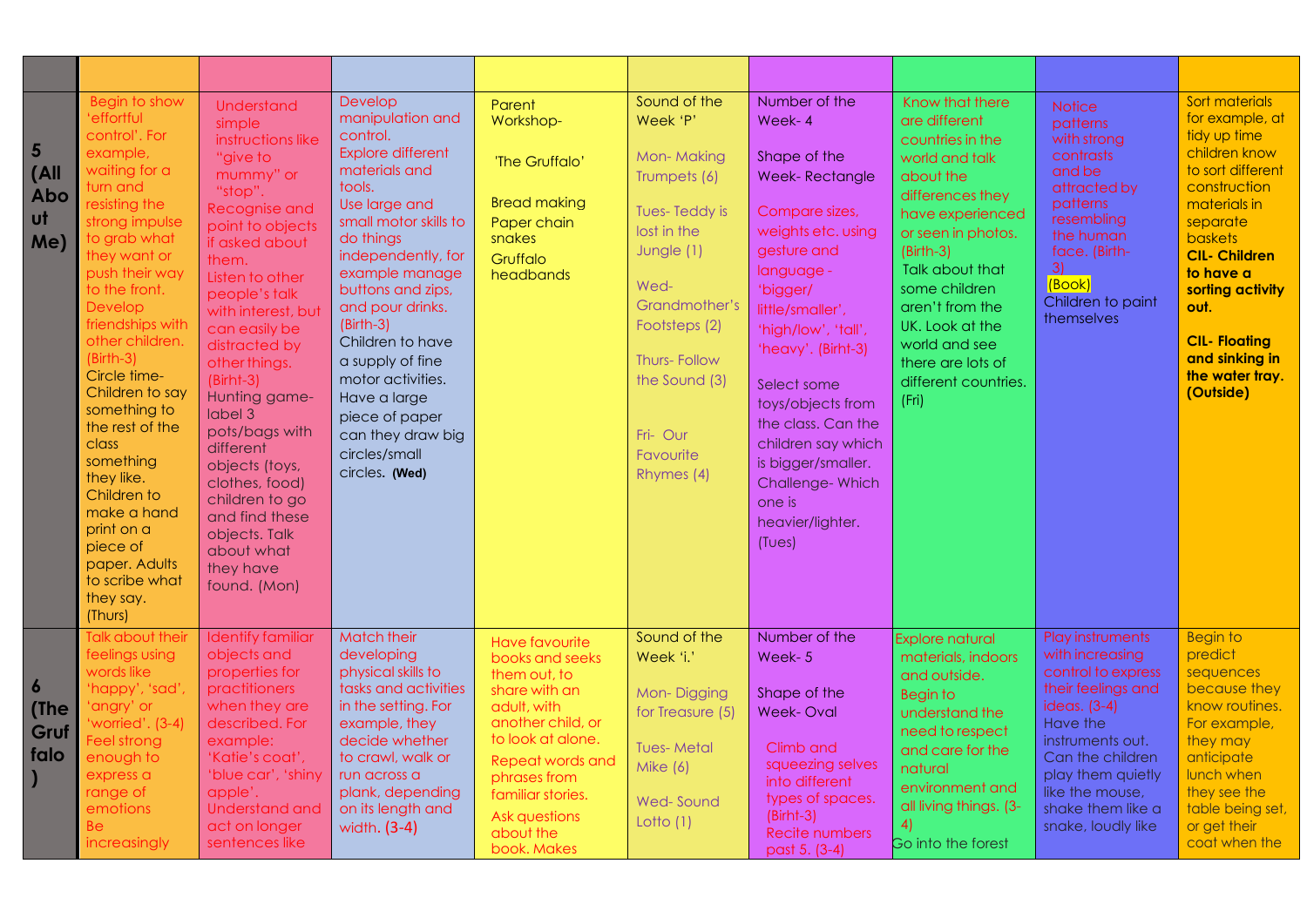|                           | able to talk<br>about and<br>manage their<br>emotions<br>Circle Time-<br>Children to<br>look at how<br>the snake, fox<br>and owl felt<br>when they saw<br>the Gruffalo.<br>What scares<br>the children?<br>(Fri)                                                                                                              | 'make teddy<br>jump' or<br>'find your coat'.<br>$(3-4)$<br>Make<br>some<br>hedgehog<br>bread rolls with<br>children.<br>the<br>Make<br>some<br>Dough<br><b>Bread</b><br>and encourage<br>them to knead<br>and shape the<br>dough into a<br>ball, add some<br>currants for eyes<br>and a nose and<br>then use clean<br>scissors to snip<br>the dough to<br>create<br>spikes!<br>(Home) | Think about the<br>animals in the<br>story. Can the<br>children move like<br>them? (Book)                                                                                                                                                                                       | comments<br>and shares<br>their own<br>ideas. (Birth-<br>3)<br><b>Read The Gruffalo</b><br>to the children.<br>(Mon)                                                                                                       | Thurs-<br>Matching<br><b>Sound Makers</b><br>(2)<br>Fri-Noisy<br>Neighbour 1<br>(3)                                                                                                                | Play hide and<br>Seek with the<br>children.<br>Encourage the<br>children to get<br>into places.<br>(Tues)                                                                                                                                                                        | school area.<br>Children to think<br>what animals<br>might like to live in<br>the wood. Do we<br>hurt animals?<br>What do we do if<br>one is hurt? (Thurs)                                                                | the Gruffalo?<br>(Wed)                                                                                                                                                                                                                                                                                                                                                                     | door to the<br>outdoor area<br>opens.<br><b>Daily Routine-</b><br>/Timetable<br><b>CIL- Children</b><br>to have their<br>own set of<br>resources used<br>in the daily<br>routine to play<br>with. (Inside)<br>Know more, so<br>feel confident<br>about coming<br>up with their o<br>wn ideas.<br><b>CIL- Children</b><br>to explore a<br>pumpkin. What<br>can they do<br>with it?<br>(Outside) |
|---------------------------|-------------------------------------------------------------------------------------------------------------------------------------------------------------------------------------------------------------------------------------------------------------------------------------------------------------------------------|---------------------------------------------------------------------------------------------------------------------------------------------------------------------------------------------------------------------------------------------------------------------------------------------------------------------------------------------------------------------------------------|---------------------------------------------------------------------------------------------------------------------------------------------------------------------------------------------------------------------------------------------------------------------------------|----------------------------------------------------------------------------------------------------------------------------------------------------------------------------------------------------------------------------|----------------------------------------------------------------------------------------------------------------------------------------------------------------------------------------------------|----------------------------------------------------------------------------------------------------------------------------------------------------------------------------------------------------------------------------------------------------------------------------------|---------------------------------------------------------------------------------------------------------------------------------------------------------------------------------------------------------------------------|--------------------------------------------------------------------------------------------------------------------------------------------------------------------------------------------------------------------------------------------------------------------------------------------------------------------------------------------------------------------------------------------|------------------------------------------------------------------------------------------------------------------------------------------------------------------------------------------------------------------------------------------------------------------------------------------------------------------------------------------------------------------------------------------------|
| 7<br>(The<br>Gruf<br>falo | <b>Show more</b><br>confidence in<br>new social<br>situations.<br>Play with one<br>or more other<br>children,<br>extending and<br>elaborating<br>play ideas.<br>Develop<br>appropriate<br>ways of being<br>assertive.<br><b>Talk with others</b><br>to solve<br>conflicts. (3-4)<br>Children to be<br>put into<br>groups. Can | Listen to simple<br>stories and<br>understand<br>what is<br>happening,<br>with the help of<br>the pictures.<br><b>Have pictures</b><br>from the story.<br>Can the<br>children tell us<br>about the<br>picture? What is<br>happening?<br>(Wed)                                                                                                                                         | Use one-<br>handed tools<br>and<br>equipment, for<br>example.<br>making snips in<br>paper with<br>scissors (3-4)<br>Children to have<br>a go at their own<br>woodland.<br>https://www.twinkl<br>.co.uk/resource/w<br>oodland-cutting-<br>skills-activity-t-tp-<br>2660597 (Fri) | Notice some print,<br>such as the first<br>letter of their<br>name, a bus or<br>door<br>number, or a<br>familiar logo. (Birth-<br>The Gruffalo has<br>been and hid the<br>children names.<br>Can they find<br>them? (Tues) | Sound of the<br>Week- 'n'<br>Mon-Rhyming<br>Soup $(4)$<br><b>Tues-Bertha</b><br>goes to the<br>200(5)<br><b>Wed-Chain</b><br>Games (6)<br>Thurs-Sound<br>Stories (1)<br>Fri- Matching<br>Sound (2) | Number of the<br>Week-1<br>Shape of the<br>week-Heart<br><b>Understand</b><br>position through<br>words alone - for<br>example, "The<br>bag is under the<br>table," - with no<br>pointing. (3-4)<br>Have a character<br>from the story.<br>Place them in<br>different positional | <b>Begin to</b><br>understand the<br>need to respect<br>and care for the<br>natural<br>environment and<br>all living things. (3-<br>4)<br>Make bird feeders,<br>thinking about<br>what birds might<br>like to eat. (Home) | <b>Start to make</b><br>marks<br>intentionally.<br>Explore paint,<br>using fingers and<br>other parts of<br>their bodies as<br>well as<br>brushes and<br>other tools.<br>Express ideas and<br>feelings through<br>making marks,<br>and sometimes<br>give a meaning to<br>the marks they<br>make.(Birth-3)<br>Children to paint<br>their own Gruffalo<br>using a picture to<br>help can the | Keep on trying<br>when things<br>are difficult.<br><b>CIL-Have</b><br>threading out<br>so the<br>children can<br>persist with<br>this challenge.<br>(Inside)<br><b>CIL-Have a</b><br>variety of jugs<br>and<br>containers for<br>the children to<br>pour water<br>into some to                                                                                                                 |

**7**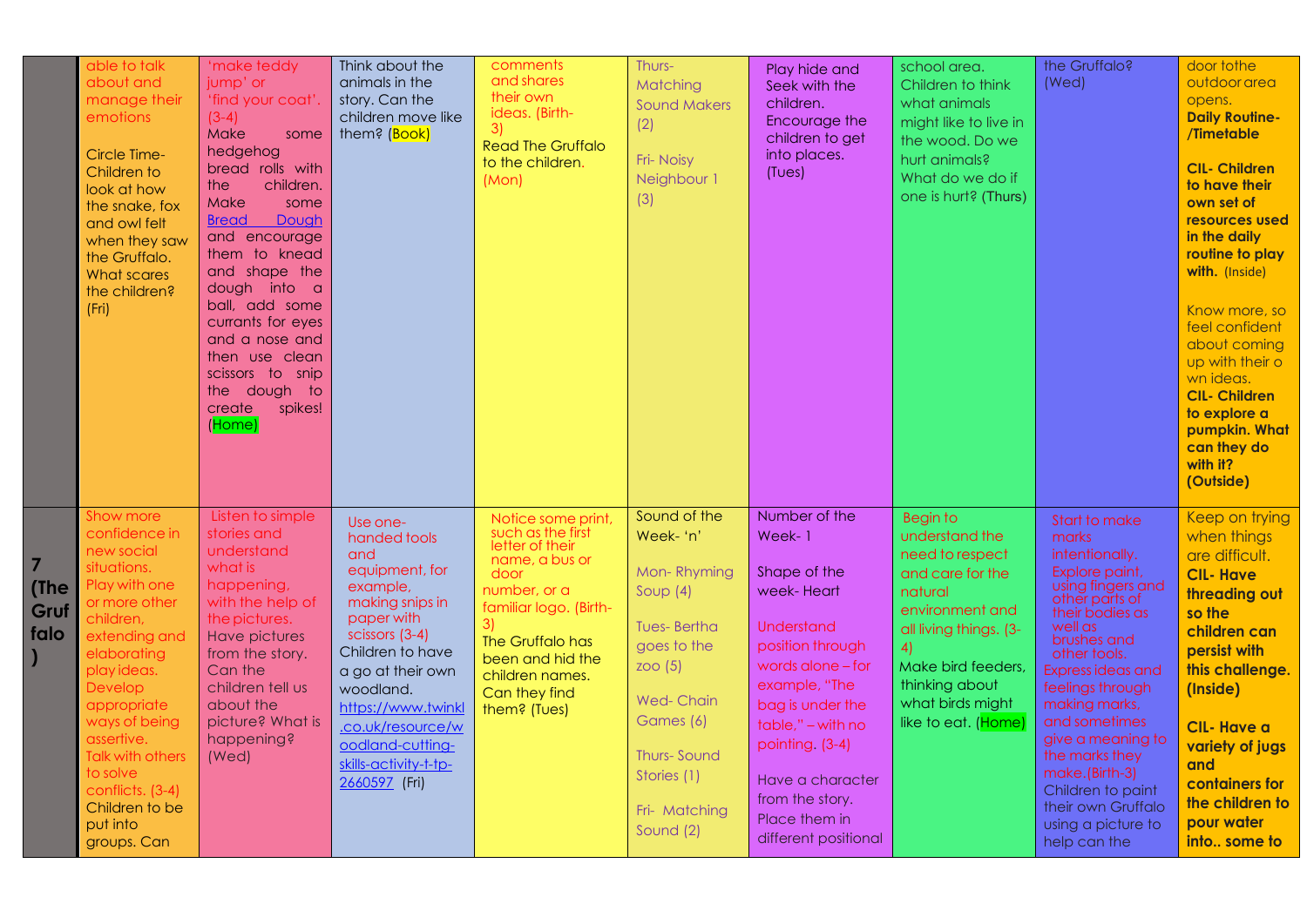|                              | they work<br>together to<br>build mouse a<br>house? ((Mon)                                                                                                                                                                                                                                                                                                                                                                     |        |                                                                                                                                                                                                                                                                         |                                                                                                                                                                                                                                                                                                                                  |                                                                                                                                                                                           | places. Can the<br>children find the<br>character?<br>(Thurs)                                                                                                                                                                                                                                                                                               |                                                                                                                                                                                                                                                                                                         | children copy<br>what he look like.<br>(Book)                                                                                                                       | have thin tops<br>while others<br>have larger<br>tops. (Outside)                                                                                                                                                                                                                                                                                                                                                                                            |
|------------------------------|--------------------------------------------------------------------------------------------------------------------------------------------------------------------------------------------------------------------------------------------------------------------------------------------------------------------------------------------------------------------------------------------------------------------------------|--------|-------------------------------------------------------------------------------------------------------------------------------------------------------------------------------------------------------------------------------------------------------------------------|----------------------------------------------------------------------------------------------------------------------------------------------------------------------------------------------------------------------------------------------------------------------------------------------------------------------------------|-------------------------------------------------------------------------------------------------------------------------------------------------------------------------------------------|-------------------------------------------------------------------------------------------------------------------------------------------------------------------------------------------------------------------------------------------------------------------------------------------------------------------------------------------------------------|---------------------------------------------------------------------------------------------------------------------------------------------------------------------------------------------------------------------------------------------------------------------------------------------------------|---------------------------------------------------------------------------------------------------------------------------------------------------------------------|-------------------------------------------------------------------------------------------------------------------------------------------------------------------------------------------------------------------------------------------------------------------------------------------------------------------------------------------------------------------------------------------------------------------------------------------------------------|
| 8<br>(Aut<br><b>um</b><br>n) | Select and use<br>activities and<br>resources, with<br>help when<br>needed. This<br>helps them to<br>achieve a goal<br>they have<br>chosen, or one<br>which is<br>suggested to<br>them. $(3-4)$<br>Have a<br>selection of<br>pictures for the<br>children to<br>choose from.<br>Let the<br>children select<br>a resource<br>they would like<br>to use.<br>Children to say<br>what they are<br>going to<br>build/draw.<br>(Wed) | PD Day | Show an<br>increasing desire<br>to be<br>independent,<br>such as wanting<br>to feed<br>themselves and<br>dress or undress.<br>$(Birth -3)$<br>See who can put<br>on their own<br>apron/coat Have<br>races where<br>children race to<br>put on<br>aprons/coats.<br>(Mon) | Enjoy drawing<br>freely.<br>Add some<br>marks to their<br>drawings,<br>which they<br>give meaning<br>to. For<br>example:<br>"That says<br>mummy."<br>$(Birth-3)$<br>In the forest<br>School area<br>children to<br>play in the<br>mud. Using a<br>stick they<br>have found<br>children to<br>mark make in<br>the mud.<br>(Thurs) | Sound of the<br>$Week - 'm'$<br><b>Mon-Noisy</b><br>Neighbour (3)<br><b>Tues-Rhyming</b><br>Bingo $(4)$<br>Wed-Tony the<br>train's busy<br>day $(5)$<br><b>Thurs-Target</b><br>Sounds (6) | Number of the<br>Week-2<br>Shape of the<br>Week-Hexagon<br>Link numerals and<br>amounts: for<br>example, showing<br>the right number<br>of objects to<br>match the<br>numeral, up to 5.<br>$(3-4)$<br>Have a selection<br>of natural<br>materials. Children<br>to count the<br>objects and then<br>match the<br>numeral. Work<br>with numbers 0-5<br>(Book) | Understand the<br>key features of the<br>life cycle of a<br>plant and an<br>animal $(3-4)$<br>Take the children<br>out on an autumn<br>walk. Ask them to<br>look around at all<br>the different things<br>they can see. Talk<br>about that the<br>leaves die in<br>Autumn and grow<br>in Spring. (Tues) | Explore colour<br>and colour-mixing<br>$(3-4)$<br>Children to mix<br>colours to see<br>what happens<br>and then use<br>these colours for<br>leaf printing<br>(Home) | <b>Begin to</b><br>correct their<br>mistakes<br>themselves.For<br>example,<br>instead of<br>using<br>increasing<br>force to push a<br>puzzle piece<br>into the slot,<br>they try another<br>piece to see if it<br>will fit.<br><b>CIL-A selection</b><br>of jigsaw<br>puzzles varying<br>in difficulty.<br>(Inside)<br><b>CIL- The looking</b><br>elephants outside.<br><b>Can the children</b><br>match the amount<br>to the numeral?<br>$(1-5)$ (Outside) |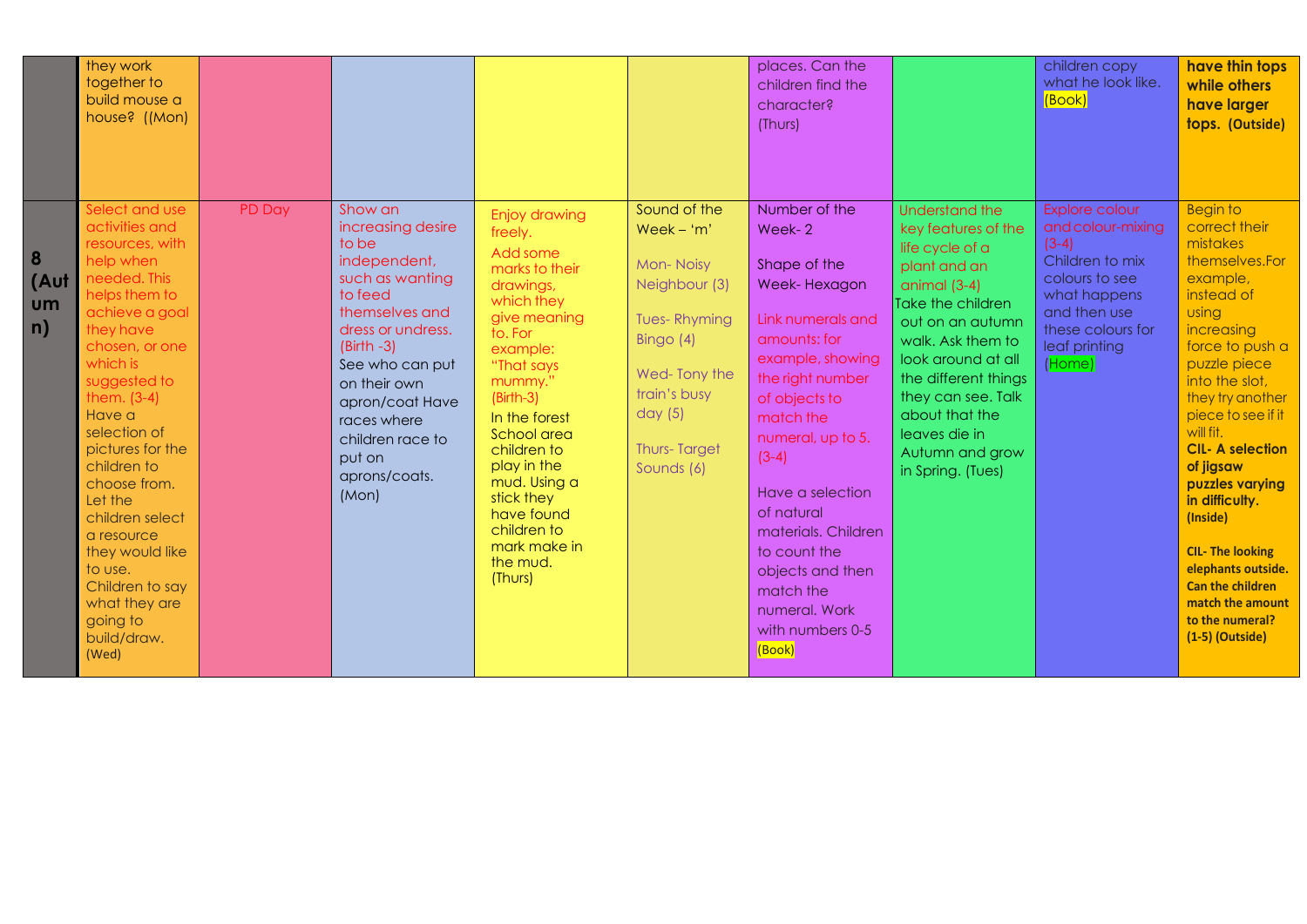## **Kerry (Nursery)- Medium Term Planning- Winter Celebrations Autumn 2 2021 (2021/22)**

| We                                     | <b>PSED</b>                                                                                                                                                                                                                                                                                                                                                         | Communica                                                                                                                                                                                                                                                                                                             | <b>Physical</b>                                                                                                                                                                                                 | Literacy                                                                                                                                                                                                                                                                                                                                                                                                                                                  | <b>Phonics</b>                                                                                                                                                                                            | <b>Mathematics</b>                                                                                                                                                                                                                                                                                                                                                                                                    | Understandin                                                                                                                                                                                                                                                                                                                             | <b>Expressive</b>                                                                                                                                                                                                                                                                              | <b>CoETL</b>                                                                                                                                                                                                                                                                                                     |
|----------------------------------------|---------------------------------------------------------------------------------------------------------------------------------------------------------------------------------------------------------------------------------------------------------------------------------------------------------------------------------------------------------------------|-----------------------------------------------------------------------------------------------------------------------------------------------------------------------------------------------------------------------------------------------------------------------------------------------------------------------|-----------------------------------------------------------------------------------------------------------------------------------------------------------------------------------------------------------------|-----------------------------------------------------------------------------------------------------------------------------------------------------------------------------------------------------------------------------------------------------------------------------------------------------------------------------------------------------------------------------------------------------------------------------------------------------------|-----------------------------------------------------------------------------------------------------------------------------------------------------------------------------------------------------------|-----------------------------------------------------------------------------------------------------------------------------------------------------------------------------------------------------------------------------------------------------------------------------------------------------------------------------------------------------------------------------------------------------------------------|------------------------------------------------------------------------------------------------------------------------------------------------------------------------------------------------------------------------------------------------------------------------------------------------------------------------------------------|------------------------------------------------------------------------------------------------------------------------------------------------------------------------------------------------------------------------------------------------------------------------------------------------|------------------------------------------------------------------------------------------------------------------------------------------------------------------------------------------------------------------------------------------------------------------------------------------------------------------|
| ek                                     |                                                                                                                                                                                                                                                                                                                                                                     | tion and<br>Language                                                                                                                                                                                                                                                                                                  | <b>Development</b>                                                                                                                                                                                              |                                                                                                                                                                                                                                                                                                                                                                                                                                                           |                                                                                                                                                                                                           |                                                                                                                                                                                                                                                                                                                                                                                                                       | g of the World                                                                                                                                                                                                                                                                                                                           | Arts and<br><b>Design</b>                                                                                                                                                                                                                                                                      |                                                                                                                                                                                                                                                                                                                  |
| (Bo)<br>nfir<br>e<br><b>Nig</b><br>ht) | Grow in<br>independenc<br>e, rejecting<br>help ("me do<br>it").<br>Sometimes this<br>leads to<br>feelings of<br>frustration and<br>tantrums.<br>$(Birth-3)$<br>Develop their<br>sense of<br>responsibility<br>and<br>membership of<br>a community.<br>$(3-4)$<br>Children to<br>play Bonfire<br>night bingo in<br>teams.<br>Children to<br>work together.<br>(Tues) | <b>Understand</b><br>'why' questions,<br>like: "Why do you<br>think the<br>caterpillar got so<br>fat?" $(3-4)$<br>Talk about<br>fireworks. Watch<br>the fireman Sam<br>clip. Can the<br>children<br>remember why<br>we don't go<br>near fireworks?<br>https://www.you<br>tube.com/watc<br>h?v=ijxtJwA5GK<br>$Q$ (Wed) | Use large-muscle<br>movements to<br>wave flags and<br>streamers.<br>paint and<br>make<br>marks. (3-4)<br>Go outside<br>and<br>pretend to<br>be a<br>firework.<br>Can we<br>shoot from<br>the ground?<br>(Thurs) | <b>Understand the five</b><br>key concepts about<br>print:<br>print has meaning<br>the names of the<br>different parts of a<br>book, page<br>sequencing (3-4)<br>Look at the<br><b>Gunpowder Plot</b><br>with the children.<br><b>Explain the features</b><br>of the book (front<br>cover, page<br>numbers and that<br>we read the words)<br>https://www.twinkl.<br>co.uk/resource/t-t-<br>2548983-all-about-<br>guy-fawkes-story-<br>powerpoint<br>(Mon) | Sound of the<br>Week-'d'<br>Mon-Story<br>Sounds (2)<br><b>Tues-Words</b><br>about Sounds<br>(3)<br><b>Wed-Playing</b><br>with Words (4)<br><b>Thurs-Musical</b><br>Corners (5)<br>Fri-Whose<br>Voice? (6) | Number of the<br>$Week-3$<br>Shape of the<br>Week -<br>pentagon<br><b>Recite numbers</b><br>past 5.<br>Say one number<br>for each item in<br>order: 1,2,3,4,5.<br>Compare<br>quantities using<br>language: 'more<br>than', 'fewer<br>$than ' (3-4)$<br><b>Have fireworks</b><br>printed off.<br>Children are to<br>find them and<br>then split them<br>into groups.<br>Children to see<br>who has<br>more/less. (Fri) | <b>Talk about what</b><br>they see, using a<br>wide vocabulary.<br>Talk about the<br>differences<br>between<br>materials and<br>changes they<br>notice. (3-4)<br>Children to make<br>an edible<br>firework using<br>melted<br>chocolate.<br>Children to<br>watch the<br>chocolate melt<br>and see that it<br>has changed<br>form. (Home) | Create closed<br>shapes with<br>continuous lines,<br>and begin to use<br>these shapes to<br>represent objects.<br>Use drawing to<br>represent ideas<br>like movement or<br>loud noises (3-4)<br>Children to<br>make a<br>firework<br>picture using<br>pastels (Book)                           | Take part in<br>simple pretend<br>play. For<br>example, they<br>might use an<br>object like a<br>brush to<br>pretend to<br>brush their hair,<br>or 'drink' from a<br>pretend cup.<br><b>CIL-Role</b><br>Play<br><b>Hospital</b><br>(Inside)<br><b>CIL-Small</b><br><b>World</b><br><b>Dinosaurs</b><br>(Outside) |
| $\overline{2}$<br>(Di<br>wali          | Help to find<br>solutions to<br>conflicts and<br>rivalries. For<br>example,<br>accepting that<br>not everyone<br>can be Spider-<br>Man in the<br>game, and<br>suggesting<br>otherideas. (3-<br>Talk about that<br>the Demon                                                                                                                                         | Enjoy listening to<br>longer stories<br>and can<br>remember much<br>of what<br>happens. (3-4)<br>Read to the<br>children Rama<br>and Sita.<br>(Mon)<br>https://www.twi<br>nkl.co.uk/resour<br>ce/t2-r-101-the-<br>story-of-rama-                                                                                      | Are<br>increasingly<br>able to use<br>and<br>remember<br>sequences<br>and patterns<br>of.<br>movements<br>which are<br>related to<br>music and<br>rhythm. $(3-4)$<br>Play Diwali<br>music. Can                  | <b>Enjoy drawing</b><br>freely.<br>Add some marks to<br>their drawings,<br>which they give<br>meaning to. For<br>example: "That says<br>mummy." (Birth-3)<br>Look at the Demon<br>King. Children to<br>have a go at<br>drawing their own<br>Demon. (Book)                                                                                                                                                                                                 | Sound of the<br>Week- 'g'<br>Mon-<br>Describe and<br>Find it $(1)$<br><b>Tues-Hidden</b><br>Instruments<br>(2)<br>Wed-The<br>Pied Piper (3)                                                               | Number of the<br>$Week - 4$<br>Shape of the<br>Week - Circle<br>Select shapes<br>appropriately: flat<br>surfaces for<br>building, a<br>triangular<br>prism for a roof<br>$etc$ (3-4)<br>Look at Rangoli<br>patterns. Using                                                                                                                                                                                            | Notice differences<br>between<br>people.(Birth-3)<br>Continue to<br>develop positive<br>attitudes about<br>the differences<br>between people.<br>$(3-4)$<br>Talk about that<br>everyone is<br>different. Rama<br>and Sita are a<br>prince and<br>princess but we                                                                         | Make imaginative<br>and complex<br>'small worlds' with<br>blocks and<br>construction kits,<br>such as a city with<br>different buildings<br>and a park.<br>Explore different<br>materials freely, in<br>order to develop<br>their ideas about<br>how to use them<br>and what to<br>make. (3-4) | Use pretend<br>play to think<br>beyond the<br>'here and now'<br>and to<br>understand<br>another<br>perspective. For<br>example, a<br>child role-<br>playing the<br>billy goats gruff<br>might suggest<br>that "Maybe<br>the troll is lonely                                                                      |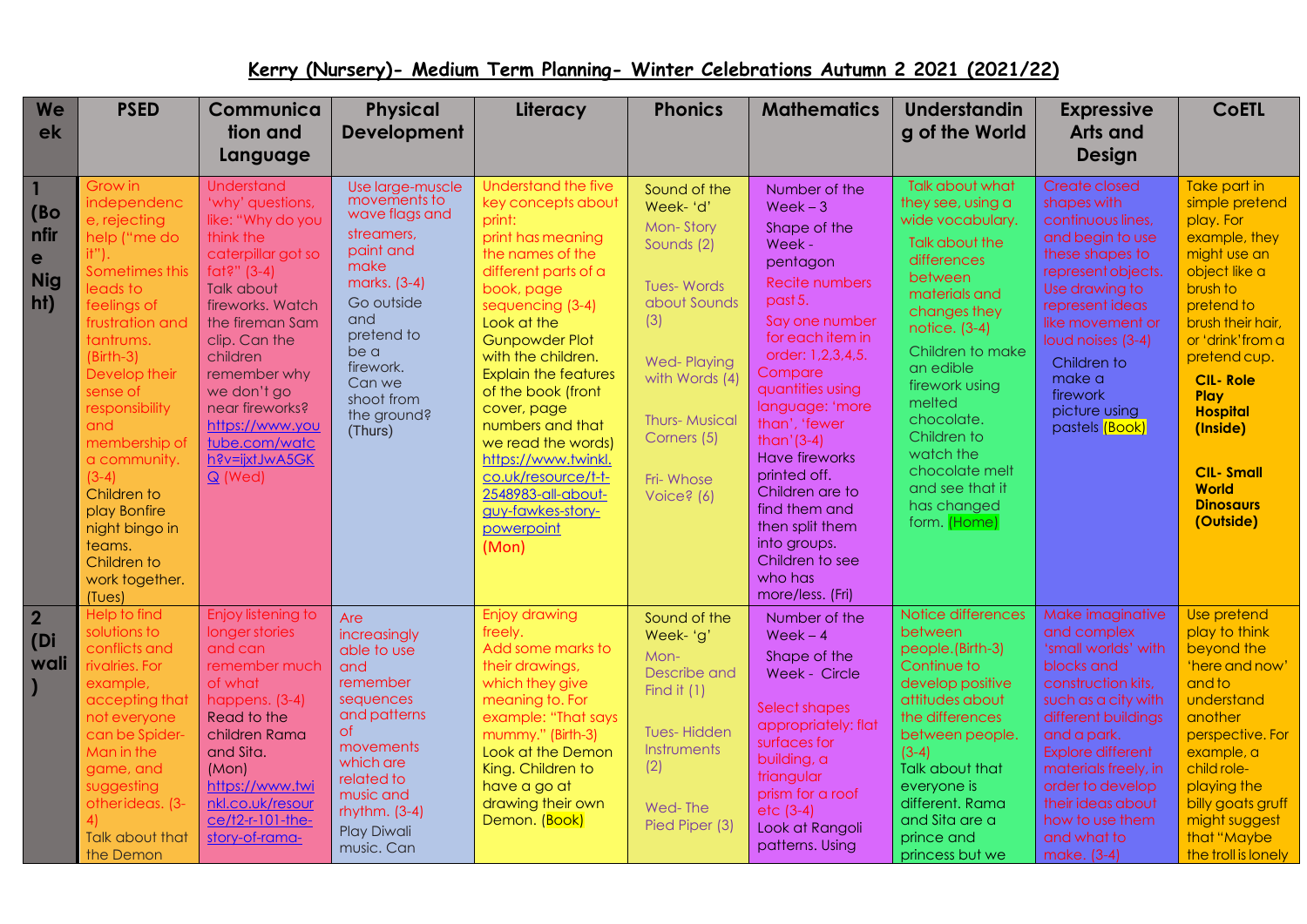|                             | King was very<br>selfish and<br>horrible. How<br>can we be<br>kind to our<br>friends. What<br>do we do/not<br>do in nursery if<br>we don't get<br>what we<br>want? (Tues)                                                                                                                          | and-sita-<br>powerpoint                                                                                                                                                                                                                                                                                        | the children<br>copy the<br>moves that<br>an adult<br>does.<br>Increase<br>difficulty by<br>adding more<br>steps to the<br>sequence<br>$(Fri)$ .                                                                                                     |                                                                                                                                                                                                                                  | Thurs-<br><b>Rhyming Pairs</b><br>(4)<br>Fri-Our<br>Sound<br>box/bag $(5)$                                                                                                                                 | shape cut out<br>children to create<br>their own Rangoli<br>Pattern. (Home)                                                                                                                                                                                                                                     | aren't. Look at<br>differences<br>between<br>everyone and<br>their families,<br>children to draw a<br>picture of their<br>family. (Wed)                                                                                                                                                                            | Split the<br>children into 2<br>teams. Using 2<br>different<br>construction<br>materials can<br>the children<br>build a palace<br>for Rama and<br>Sita to live in?<br>(Thurs)                                               | and hungry?<br>That's why he is<br>fierce."<br><b>CIL-Rama and</b><br><b>Sita story</b><br>masks. (Inside)<br>Concentrate<br>on achieving<br>something<br>that'simportant<br>to them. They<br>are<br>increasingly<br>able to control<br>their attention<br>and ignore<br>distractions.<br><b>CIL- Children</b><br>to have a<br>variety of<br>making/craft<br>outside.<br><b>Children can</b><br>make a<br>demon.<br>(Outside) |
|-----------------------------|----------------------------------------------------------------------------------------------------------------------------------------------------------------------------------------------------------------------------------------------------------------------------------------------------|----------------------------------------------------------------------------------------------------------------------------------------------------------------------------------------------------------------------------------------------------------------------------------------------------------------|------------------------------------------------------------------------------------------------------------------------------------------------------------------------------------------------------------------------------------------------------|----------------------------------------------------------------------------------------------------------------------------------------------------------------------------------------------------------------------------------|------------------------------------------------------------------------------------------------------------------------------------------------------------------------------------------------------------|-----------------------------------------------------------------------------------------------------------------------------------------------------------------------------------------------------------------------------------------------------------------------------------------------------------------|--------------------------------------------------------------------------------------------------------------------------------------------------------------------------------------------------------------------------------------------------------------------------------------------------------------------|-----------------------------------------------------------------------------------------------------------------------------------------------------------------------------------------------------------------------------|-------------------------------------------------------------------------------------------------------------------------------------------------------------------------------------------------------------------------------------------------------------------------------------------------------------------------------------------------------------------------------------------------------------------------------|
| $\mathbf{3}$<br>(D)<br>wali | Feel strong<br>enough to<br>express a<br>range of<br>emotions.<br>Safely explore<br>emotions<br>beyond their<br>normal range<br>through play<br>and stories.<br>$(Birth-3)$<br>Try different<br>Indian foods<br>(with parental<br>permission)<br>Children to<br>express how<br>they are<br>feeling | Use a wider<br>range of<br>vocabulary.<br>Develop their<br>communication,<br>but may<br>continue to<br>have problems<br>with irregular<br>tenses and<br>plurals, such as<br>'runned' for<br>'ran', 'swimmed'<br>for 'swam' $(3-4)$<br>Look at a Diwali<br>party. Children<br>to recall how<br>they prepare for | Choose the right<br>resources to carry<br>out their own plan.<br>For example,<br>choosing a spade<br>to enlarge a small<br>hole they dug with<br>a trowel. (3-4)<br>Children to<br>make their<br>own Diva<br>lamps using<br>salt dough<br>$ $ (Home) | Engage in<br>extended<br>conversations<br>about stories,<br>learning new<br>vocabulary.<br>$(3-4)$<br>Story<br>sequencing<br>of Rama and<br>Sita. Children<br>to use their<br>own words to<br>explain what<br>happened.<br>(Mon) | Sound of the<br>week 'o'<br>Mon-Sound<br>lotto $2(6)$<br><b>Tues-Socks</b><br>and shakers<br>(1)<br><b>Wed-Musical</b><br>show and tell<br>(2)<br>Thurs-Action<br>Songs (3)<br>Fri-Songs and<br>rhymes (4) | Number of the<br>$Week-5$<br>Shape of the<br>Week - Triangle<br>Extend and create<br>ABAB patterns-<br>stick, leaf, stick,<br>leaf. Notice and<br>correct an error in<br>a repeating<br>pattern. (3-4)<br>Notice patterns<br>and arrange<br>things in patterns.<br>$(Birth-3)$<br>Children to have<br>a go at a | <b>Explore how things</b><br>work.<br>Talk about the<br>differences<br>between materials<br>and changes they<br>notice. (3-4)<br>Use torches for the<br>children to<br>discover and<br>observe light and<br>dark. Go into a<br>dark room.<br>Explore shadows.<br>Can the children<br>make some<br>shadows? (Thurs) | Develop their own<br>ideas and then<br>decide which<br>materials to use to<br>express them.<br>Join different<br>materials and<br>explore different<br>textures. (3-4)<br>Henna handprint<br>using craft<br>materials (Fri) | <b>Reach for</b><br>and<br>accept<br>objects.<br>Make<br>choices<br>and<br>explore<br>different<br>resources<br>and<br>materials.<br>CIL-have a<br>basic<br>colours for<br>the<br>children.<br><b>Children to</b><br>mix them<br>and see                                                                                                                                                                                      |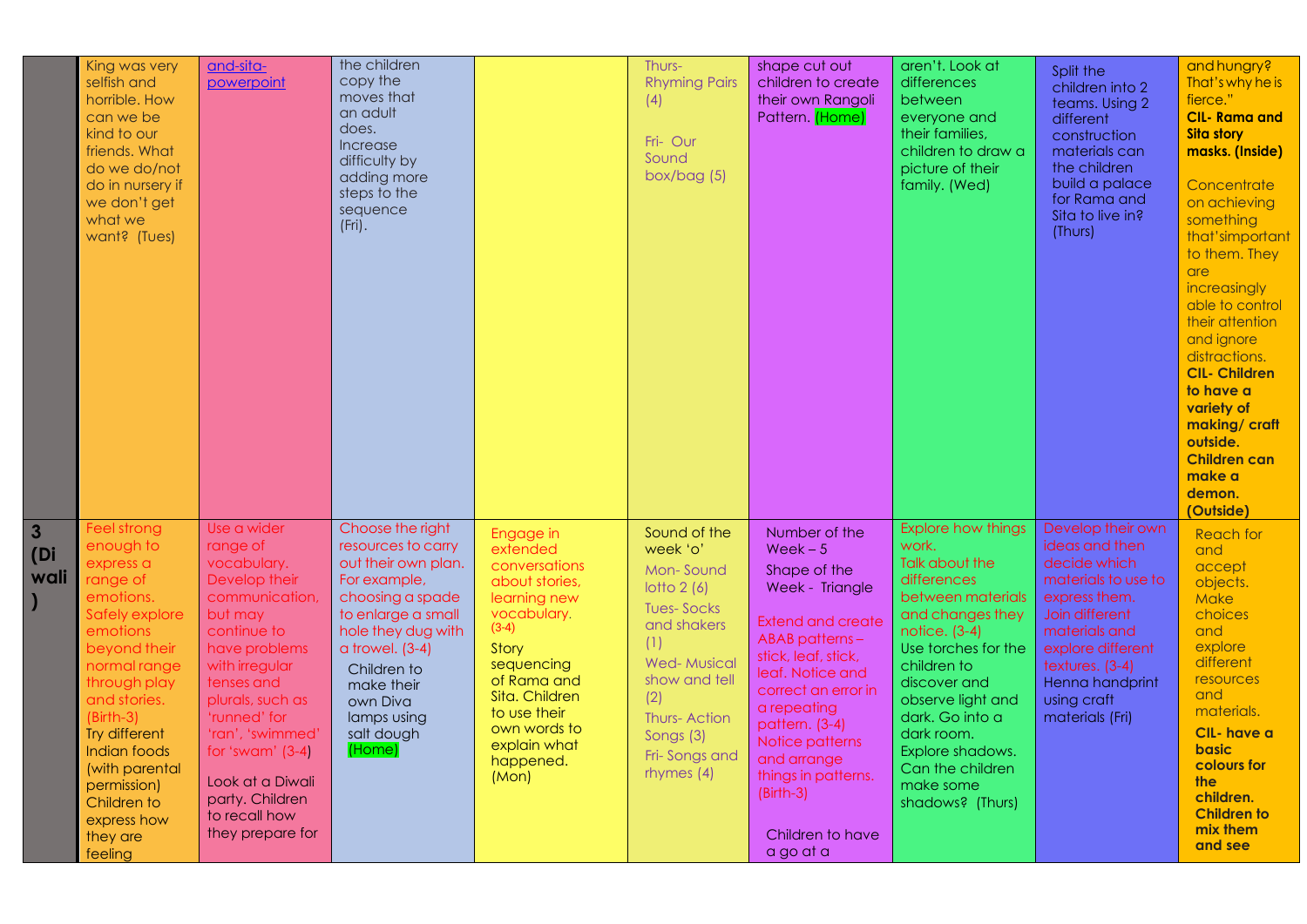|                                        | (surprise,<br>anxious etc).<br>(Tues)                                                                                                                                                                                                                                                                                                                                                                                                                                      | the party.<br>(Wed)                                                                                                                                                                                                                                                                                                                                                    |                                                                                                                                                                                                                                                                                       |                                                                                                                                                                                       |                                                                                                                                                                                                   | repeating<br>pattern by<br>colour. (Book)                                                                                                                                                                                                                                                                                                                                                                                                                    |                                                                                                                                                                    |                                                                                                                                                                                                                                            | what<br><b>colours</b><br>they can<br>make.<br>(Inside)<br><b>CIL- Have</b><br>the cogs<br>outside.<br>children to<br>explore<br>them.<br>(Outside)                                                                                                                                                                                                                       |
|----------------------------------------|----------------------------------------------------------------------------------------------------------------------------------------------------------------------------------------------------------------------------------------------------------------------------------------------------------------------------------------------------------------------------------------------------------------------------------------------------------------------------|------------------------------------------------------------------------------------------------------------------------------------------------------------------------------------------------------------------------------------------------------------------------------------------------------------------------------------------------------------------------|---------------------------------------------------------------------------------------------------------------------------------------------------------------------------------------------------------------------------------------------------------------------------------------|---------------------------------------------------------------------------------------------------------------------------------------------------------------------------------------|---------------------------------------------------------------------------------------------------------------------------------------------------------------------------------------------------|--------------------------------------------------------------------------------------------------------------------------------------------------------------------------------------------------------------------------------------------------------------------------------------------------------------------------------------------------------------------------------------------------------------------------------------------------------------|--------------------------------------------------------------------------------------------------------------------------------------------------------------------|--------------------------------------------------------------------------------------------------------------------------------------------------------------------------------------------------------------------------------------------|---------------------------------------------------------------------------------------------------------------------------------------------------------------------------------------------------------------------------------------------------------------------------------------------------------------------------------------------------------------------------|
| $\overline{\mathbf{4}}$<br>(Wi<br>nter | <b>Begin to</b><br>understand<br>how others<br>might be<br>feeling.<br>Select and use<br>activities and<br>resources, with<br>help when<br>needed. This<br>helps them to<br>achieve a goal<br>they have<br>chosen, or one<br>which is<br>suggested to<br>them. (3-4)<br>Work together<br>to dress<br>weather<br>monkey for a<br>cold snowy<br>day. Why does<br>he need his<br>hat on etc?<br>How would he<br>be feeling<br>when he's in<br>the right<br>clothes?<br>(Book) | Sing a large<br>repertoire of<br>songs.<br>Know many<br>rhymes, be able<br>to talk about<br>familiar books,<br>and be able to<br>tell a long story.<br>$(3-4)$<br>Using the nursery<br>rhyme bag<br>children to<br>select a song. As<br>a group sing the<br>songs. Introduce<br>the children to<br>Christmas sings<br>(Santa got stuck<br>up the chimney<br>etc) (Mon) | Collaborate<br>with others<br>to manage<br>large items,<br>such as<br>moving a<br>long plank<br>safely,<br>carrying<br>large hollow<br>blocks. $(3-4)$<br>Children to<br>work<br>together<br>with the<br>adults to<br>build a<br>obstacle<br>course in<br>the outside<br>area. (Tues) | Spot and suggest<br>rhymes $(3-4)$<br>Play the IWB<br>rhyming<br>Bingo game.<br>(Wed)<br>https://www.t<br>winkl.co.uk/re<br>source/t-l-<br>8886-rhyming-<br>match-quiz-<br>powerpoint | Sound of the<br>week 'c k'<br>Mon-Mirror<br>Play $(5)$<br>Tues-Give me<br>a sound $(6)$<br>Wed-<br>Favourite<br>Sounds (1)<br><b>Thurs-Animal</b><br>Sounds (2)<br>Fri-Listen to<br>the Music (3) | Number of the<br>$Week - 1-3$<br>Shape of the<br>Week - Square<br>Talk about and<br>identifies the<br>patterns around<br>them. For<br>example: stripes<br>on clothes,<br>designs on rugs<br>and wallpaper.<br>Use informal<br>language like<br>'pointy', 'spotty',<br>'blobs' etc (3-4)<br>Have a selection<br>of patterns<br>available.<br>Children to go<br>around the class<br>and see if they<br>can match them<br>to something in<br>the class. (Thurs) | Talk about what<br>they see, using a<br>wide vocabulary.<br>$(3-4)$<br>Look at a winter<br>PowerPoint. Can<br>the children see<br>what happens in<br>Winter? (Fri) | Explore colour<br>and colour-mixing.<br>$(3-4)$<br>Explore paint,<br>using fingers and<br>other parts of their<br>bodies as well as<br>brushes and other<br>tools. (Birth-3)<br>Children to<br>make a<br>Christmas<br>Decoration<br>(Home) | Use a<br>range of<br>strategies<br>to reach a<br>goalthey<br>have set<br>themselves.<br>CIL-<br><b>Children to</b><br>use natural<br>materials<br>(loose<br>parts) to<br>create a<br>winter<br>picture.<br><b>CIL-Have</b><br>the<br>guttering<br>out loose.<br><b>Children to</b><br>think how<br>they would<br>the uttering<br>t use in the<br>water tray.<br>(Outside) |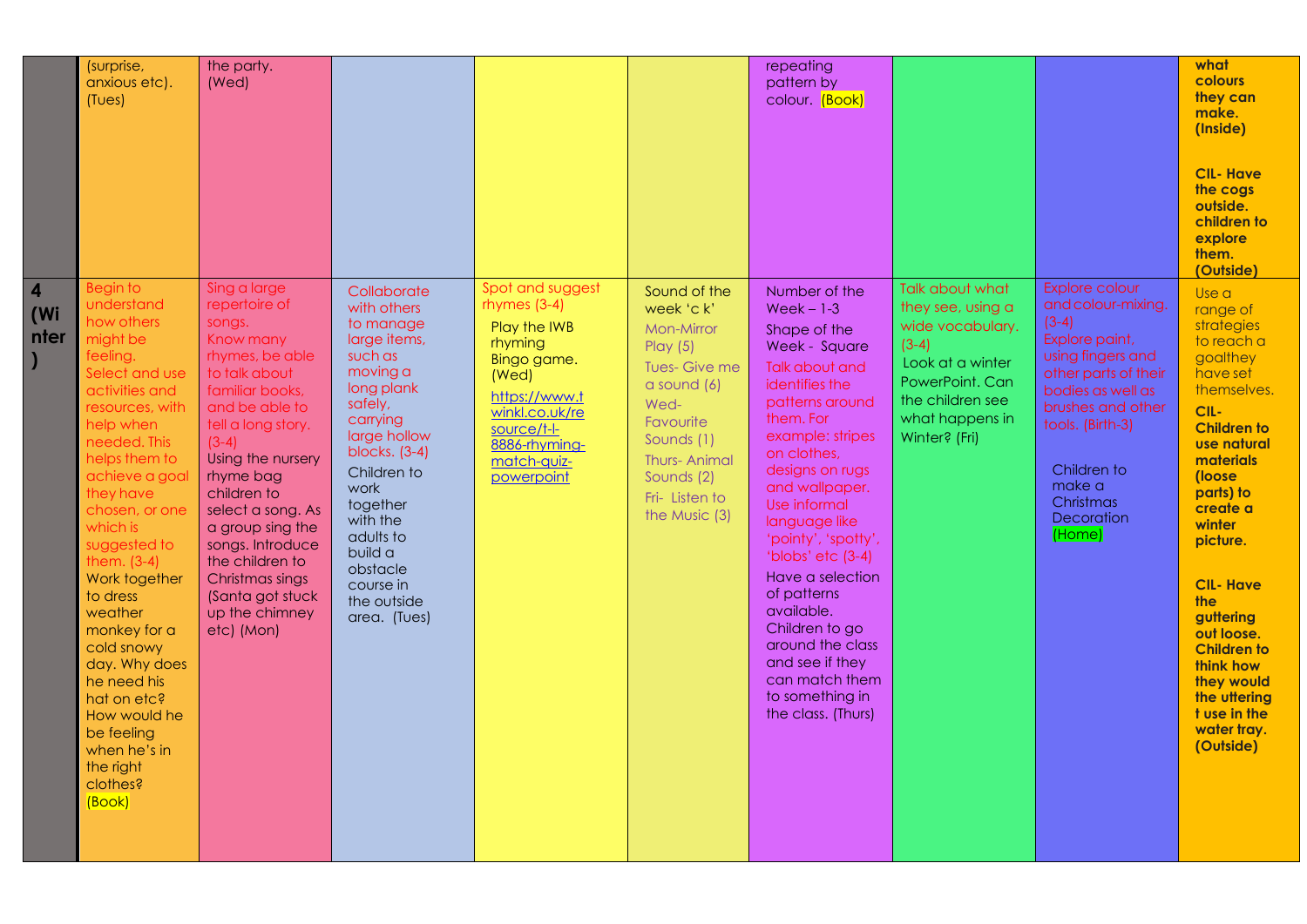| $5\overline{5}$<br>(Ch)<br>rist<br>mas | Increasingly<br>follow rules,<br>understanding<br>why they are<br>important.<br>Do not always<br>need an adult<br>to remind them<br>of a rule. $(3-4)$<br>Play a game of<br>'Pass the<br>Present'.<br>Remind the<br>children to<br>follow rules by<br>encouraging<br>them to wait<br>for their turn<br>and pass the<br>present to their<br>friend. (Fri) | Enjoy listening to<br>longer stories<br>and can<br>remember much<br>of what<br>happens.<br>$(3-4)$<br>Read the<br>Nativity story to<br>the children.<br>Encourage the<br>children to say<br>what they<br>enjoyed about<br>the story. (Mon) | Use one-handed<br>tools and<br>equipment, for<br>example, making<br>snips in paper with<br>scissors.<br>Use a comfortable<br>grip with good<br>control when<br>holding pens and<br>pencils. (3-4)<br>Children to have<br>a go at<br>decorating their<br>own Christmas<br>Jumper. (Wed) | Enjoy drawing<br>freely.<br>Add some marks to<br>their drawings,<br>which they give<br>meaning to. For<br>example: "That says<br>mummy."<br>Make marks on their<br>picture to stand for<br>their name. (Birth-3)<br>Children to<br>create a<br>Christmas<br>wish list for<br>Santa. (Book) | Sound of the<br>week 'e'<br>Mon-Finish<br>the Rhyme (4)<br><b>Tues-Silly</b><br>Soup $(5)$<br>Wed-Sound<br>Story Time (6)<br>Thurs-<br>Enlivening<br>stories (1)<br>Fri-New<br>words to Old<br>Songs (2) | Number of the<br>Week $-$ 4 and 5<br>Shape of the<br>Week -<br>Rectangle<br>Show 'finger<br>numbers' up to 5.<br>Experiment with<br>their own symbols<br>and marks as well<br>as numerals.<br>Solve real world<br>mathematical<br>problems with<br>numbers up to 5.<br>$(3-5)$<br>Have a tree cut-<br>out, some baubles<br>and a dice. Roll<br>the dice and<br>encourage the<br>children to place<br>the correct<br>number of<br>baubles on the<br>tree. (Thurs) | Continue to<br>develop positive<br>attitudes about<br>the differences<br>between people.<br>Know that there<br>are different<br>countries in the<br>world and talk<br>about the<br>differences they<br>have experienced<br>or seen in photos.<br>Children to look at<br>Christmas in parts<br>of the world (Look<br>at countries that<br>the children are<br>from)<br>Children to find<br>out about<br>Christmas in other<br>places and learn<br>that not everyone<br>celebrates it.<br>(Tues) | Create closed<br>shapes with<br>continuous lines,<br>and begin to use<br>these shapes to<br>represent objects.<br>Draw with<br>increasing<br>complexity and<br>detail, such as<br>representing a<br>face with a circle<br>and including<br>details.<br>Children to make<br>a Calendar for<br>next year. (Home) | Show goal-<br>directed<br>behaviour.<br>For example,<br>babies may<br>pull<br>themselves<br>up by using<br>theedges of<br>a low table<br>to reach for<br>a toy on top<br>of the table.<br><b>Toddlers</b><br>might turn a<br>storage box<br>upside down<br>so they can<br>stand on it<br>andreach up<br>for an object.<br><b>CIL- Children</b><br>to have the<br>memory<br>book out<br>and see<br>what they<br>have<br>enjoyed<br>doing this<br>year.<br><b>CIL-Provide</b><br>children with<br>boxes.<br>Provide a<br>variety of<br>materials.<br><b>Children to</b><br>think what<br>they would<br>like to do<br>with the<br>boxes.<br>(Outside) |
|----------------------------------------|----------------------------------------------------------------------------------------------------------------------------------------------------------------------------------------------------------------------------------------------------------------------------------------------------------------------------------------------------------|--------------------------------------------------------------------------------------------------------------------------------------------------------------------------------------------------------------------------------------------|----------------------------------------------------------------------------------------------------------------------------------------------------------------------------------------------------------------------------------------------------------------------------------------|--------------------------------------------------------------------------------------------------------------------------------------------------------------------------------------------------------------------------------------------------------------------------------------------|----------------------------------------------------------------------------------------------------------------------------------------------------------------------------------------------------------|------------------------------------------------------------------------------------------------------------------------------------------------------------------------------------------------------------------------------------------------------------------------------------------------------------------------------------------------------------------------------------------------------------------------------------------------------------------|------------------------------------------------------------------------------------------------------------------------------------------------------------------------------------------------------------------------------------------------------------------------------------------------------------------------------------------------------------------------------------------------------------------------------------------------------------------------------------------------|----------------------------------------------------------------------------------------------------------------------------------------------------------------------------------------------------------------------------------------------------------------------------------------------------------------|----------------------------------------------------------------------------------------------------------------------------------------------------------------------------------------------------------------------------------------------------------------------------------------------------------------------------------------------------------------------------------------------------------------------------------------------------------------------------------------------------------------------------------------------------------------------------------------------------------------------------------------------------|
| $\boldsymbol{6}$<br>(Ch)<br>rist       | Show more<br>confidence in<br>new social<br>situations.                                                                                                                                                                                                                                                                                                  | <b>Understand and</b><br>act on longer<br>sentences like<br>'make teddy<br>jump' or                                                                                                                                                        | Start taking part in<br>some group<br>activities which<br>they make up for                                                                                                                                                                                                             | Use some of their<br>print and letter<br>knowledge in their<br>early writing. For                                                                                                                                                                                                          | Sound of the<br>week- Recap<br>on sounds<br>already<br>learnt.                                                                                                                                           | Number of the<br>$Week - 1-5$<br>Shape of the<br>Week -<br>Recapping                                                                                                                                                                                                                                                                                                                                                                                             | Talk about the<br>differences<br>between materials                                                                                                                                                                                                                                                                                                                                                                                                                                             | Listen with<br>increased<br>attention to<br>sounds.                                                                                                                                                                                                                                                            | Solve real<br>problems: for<br>example, to<br>sharenine<br><i>strawberries</i>                                                                                                                                                                                                                                                                                                                                                                                                                                                                                                                                                                     |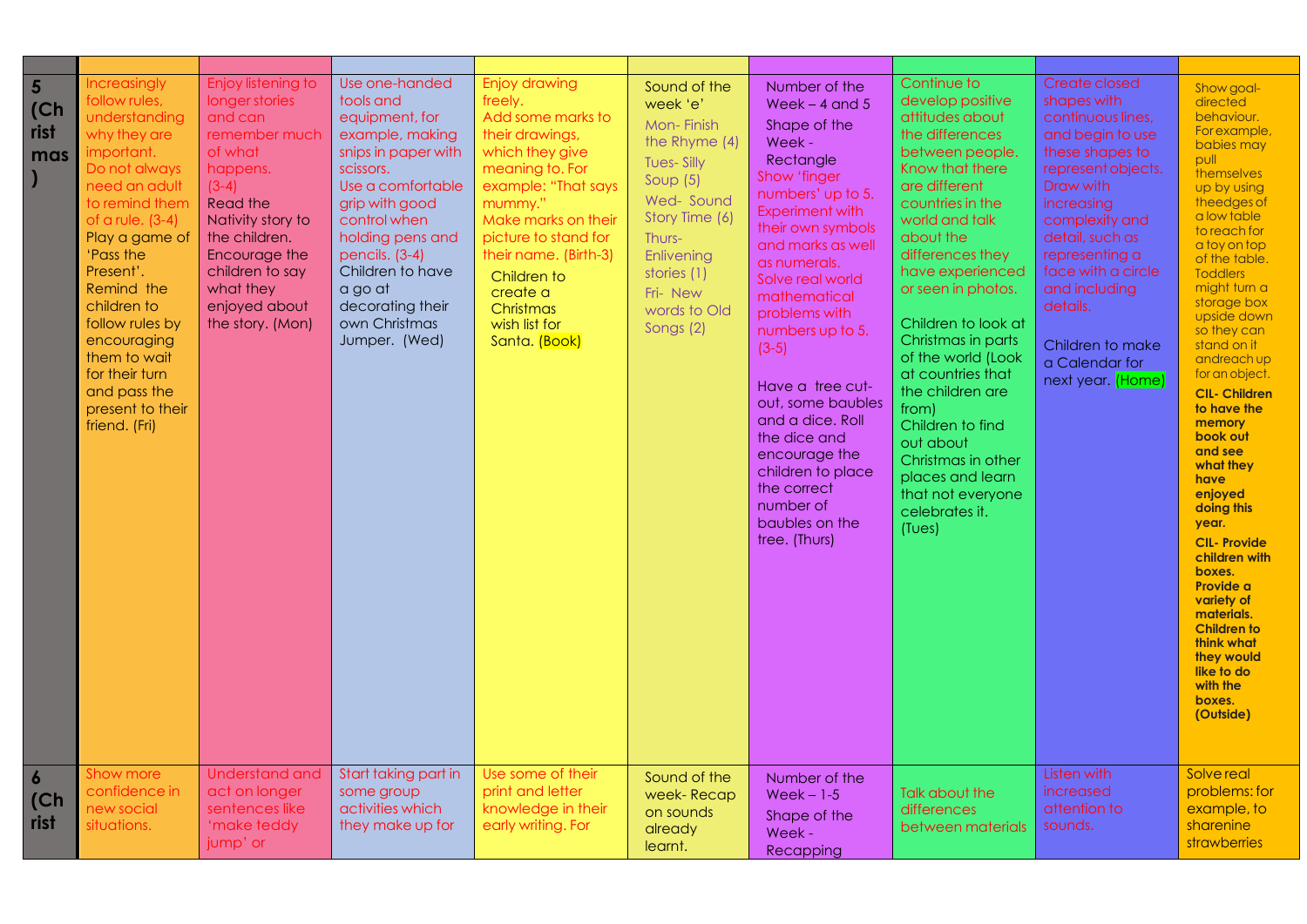| mas                                   | Play with one<br>or more other<br>children,<br>extending and<br>elaborating<br>playideas. (3-<br>4)<br>Santa's sleigh is<br>broken! Can<br>the children<br>work together<br>to rebuild it?<br>(Wed) | 'find your coat'<br>Understand a<br>question or<br>instruction that<br>has two<br>parts, such as<br>"Get your coat<br>and wait at the<br>door". (3-4)<br>Can become<br>frustrated when<br>they can't<br>make<br>themselves<br>understood<br>$(Birth-3)$<br>Children to help<br>the Christmas<br>elves by<br>following<br>instructions to<br>organise the<br>presents ready<br>for Christmas<br>Day. For<br>example, can<br>the children put<br>the green<br>presents into<br>Santa's sack but<br>put the red<br>presents in a pile<br>on the table?<br>(Tues) | themselves, or in<br>teams.<br>Are increasingly<br>able to use and<br>remember<br>sequences and<br>patterns of<br>movements which<br>are related to<br>music and rhythm.<br>$(3-4)$<br>Dough Disco to<br>Christmas songs.<br>(Mon) | example: writing a<br>pretend<br>shopping list that<br>starts at the top of<br>the page; write 'm'<br>for mummy.<br>Write some or all of<br>their name. Write<br>some letters<br>accurately. (3-4)<br><b>Christmas Cards</b><br>$($ (Home) | Mon-Roly<br>Poly $(3)$<br>Tues-<br>Rhyming<br>Puppets (4)<br>Wed- I Spy<br>names $(5)$<br>Thurs- Watch<br>my Sounds (6)<br>Fri-Listening<br>Walks (1) | shapes learnt<br>Understand<br>position through<br>words alone $-$ for<br>example, "The<br>bag is under the<br>table," - with no<br>pointing.<br>Discuss routes and<br>locations, using<br>words like 'in front<br>of' and 'behind'.<br>$(3-4)$<br>Where is the elf?<br>Children to use<br>positional<br>language to tell<br>me where he is?<br>Can they put<br>him in a certain<br>place? (Book) | and changes they<br>notice.<br>Continue to<br>develop positive<br>attitudes about<br>the differences<br>between people.<br>$(3-4)$<br>In sealed<br>containers, add<br>Christmas objects,<br>such as an<br>orange,<br>cinnamon,<br>gingerbread,<br>candy canes and<br>a branch of a<br>Christmas tree.<br>Ask the children to<br>cover their eyes as<br>they smell each<br>object. Can they<br>recognise the<br>smell? Do they like<br>the smell? Talk<br>about that not<br>everyone like.<br>(Thurs) | Remember and<br>sing entire songs.<br>Sing the pitch of a<br>tone sung by<br>another person<br>('pitch match').<br>Sing the melodic<br>shape (moving<br>melody, such as<br>up and down,<br>down and up) of<br>familiar songs. (3-<br>4)<br>Children to<br>sing the<br>Christmas<br>songs.<br><b>Christmas Nursery</b><br>Rhymes, Songs &<br><b>Poems Pack</b><br>(teacher made)<br>(twinkl.co.uk) | between three<br>friends, they<br>might put one in<br>front of each,<br>then<br>a second, and<br>finally a third.<br>Finally, they<br>might check at<br>the end that<br>everyone has<br>the same<br>number of<br>strawberries.<br><b>CIL-Have</b><br>presents<br>printed off for<br>inside. Can the<br>children share<br>them between<br>the reindeer?<br>(Inside)<br>Keep on trying<br>when things are<br>difficult.<br><b>CIL-Have</b><br>boxes and<br>wrapping paper<br>for the children.<br><b>Can they cut</b><br>the tape and<br>wrap the<br>presents.<br>(Outside) |
|---------------------------------------|-----------------------------------------------------------------------------------------------------------------------------------------------------------------------------------------------------|---------------------------------------------------------------------------------------------------------------------------------------------------------------------------------------------------------------------------------------------------------------------------------------------------------------------------------------------------------------------------------------------------------------------------------------------------------------------------------------------------------------------------------------------------------------|------------------------------------------------------------------------------------------------------------------------------------------------------------------------------------------------------------------------------------|--------------------------------------------------------------------------------------------------------------------------------------------------------------------------------------------------------------------------------------------|-------------------------------------------------------------------------------------------------------------------------------------------------------|---------------------------------------------------------------------------------------------------------------------------------------------------------------------------------------------------------------------------------------------------------------------------------------------------------------------------------------------------------------------------------------------------|------------------------------------------------------------------------------------------------------------------------------------------------------------------------------------------------------------------------------------------------------------------------------------------------------------------------------------------------------------------------------------------------------------------------------------------------------------------------------------------------------|---------------------------------------------------------------------------------------------------------------------------------------------------------------------------------------------------------------------------------------------------------------------------------------------------------------------------------------------------------------------------------------------------|---------------------------------------------------------------------------------------------------------------------------------------------------------------------------------------------------------------------------------------------------------------------------------------------------------------------------------------------------------------------------------------------------------------------------------------------------------------------------------------------------------------------------------------------------------------------------|
| $\overline{7}$<br>(Ch)<br>rist<br>mas | <b>Become more</b><br>outgoing with<br>unfamiliar<br>people, in the<br>safe context of<br>their setting.<br>Show more<br>confidence in<br>new social<br>situations. (3-4)                           | Sing a large<br>repertoire of<br>songs.<br>Know many<br>rhymes, be able<br>to talk about<br>familiar books,<br>and be able to<br>tell a long story.<br>$(3-4)$                                                                                                                                                                                                                                                                                                                                                                                                | Use one-handed<br>tools and<br>equipment, for<br>example, making<br>snips in paper with<br>scissors. (3-4)<br>Children to use<br>scissors and have<br>a go at the<br>Christmas cutting<br>sheet. (Book)                            | Print can have<br>different purposes<br>We read English<br>from left to right<br>and op to bottom<br>$(3-4)$<br>Notices some print<br>such as the first<br>letter of their name,<br>a bus or doo                                           | Sound of the<br>$Week -$<br>Recap over<br>the sounds<br>already<br>learnt.<br>Mon-Which<br>Instrument (2)<br><b>Tues-Follow</b>                       | Fast recognition of<br>up to 3 objects,<br>without having to<br>count them<br>individually<br>('subitising').<br>Recite numbers<br>past 5. (3-4)<br>Practise subitising<br>using a 1, 2, 3 spot                                                                                                                                                                                                   | <b>Begin to</b><br>understand the<br>need to respect<br>and care for the<br>natural<br>environment and<br>all living things.<br>Children to make<br>Reindeer food to<br>take home and                                                                                                                                                                                                                                                                                                                | Make rhythmical<br>and repetitive<br>sounds.<br>Explore a range of<br>sound-makers and<br>instruments and<br>play them in<br>different ways.<br>$(Birth -3)$<br>Introduce a<br>selection of                                                                                                                                                                                                       | <b>Bring their</b><br>own<br>interests<br>and<br>fascination<br>s into early<br>years<br>settings.<br>This helps<br>them to<br>develop                                                                                                                                                                                                                                                                                                                                                                                                                                    |